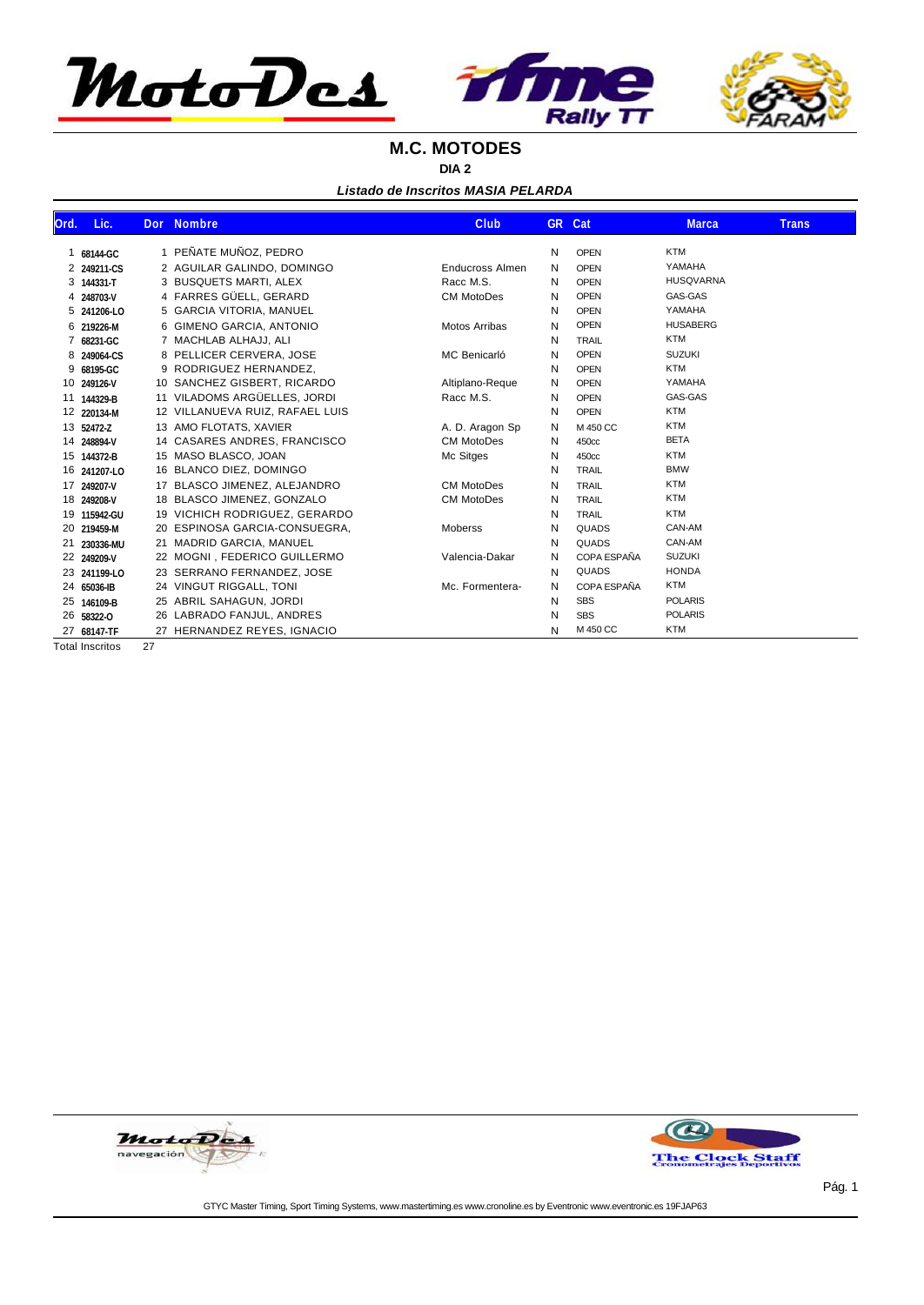

# **RALLY TT MASIA PELARDA8 DE SEPTIEMBRE DE 2013CAMPEONATO DE ESPAÑA RALLY TT**

**M.C. MOTODES**

**FINAL CARRERA**

**CLASIFICACION SCRATCH**

### *Resultados*

| Ord. Dorsal Nombre | <b>Clase</b> | <b>Marca</b> | <b>Club</b> | Tiempo T Dif. |  | Pt PROLOGO SERCTOR |  |  |
|--------------------|--------------|--------------|-------------|---------------|--|--------------------|--|--|
|                    |              |              |             |               |  |                    |  |  |

|     |    | VILADOMS ARGÜELLES, JORDI             | OPEN         | GAS-GAS         | Racc M.S.              | 49:53'680              |            | 25 08:04'45    | 40:49'23               | 01:00 |
|-----|----|---------------------------------------|--------------|-----------------|------------------------|------------------------|------------|----------------|------------------------|-------|
|     |    | FARRES GÜELL, GERARD                  | OPEN         | GAS-GAS         | <b>CM MotoDes</b>      | 50:18'830              | 00:25'150  | 22 07:37'67    | 41:41'16               | 01:00 |
|     |    | <b>BUSQUETS MARTI, ALEX</b>           | OPEN         | HUSQVARNA       | Racc M.S.              | 53:48'990              | 03:55'310  | 20 08:38'77    | 45:10'22               | 00:00 |
|     |    | AMO FLOTATS, XAVIER                   | M 450 CC     | KTM             | A. D. Aragon Sp        | 54:19'610              | 04:25'930  | 18 09:08'93    | 45:10'68               | 00:00 |
| 5   |    | ABRIL SAHAGUN, JORDI                  | <b>SBS</b>   | <b>POLARIS</b>  |                        | 54:25'800              | 04:32'120  | 16 09:01'77    | 45:24'03               | 00:00 |
| 6   |    | PELLICER CERVERA, JOSE MANUEL         | OPEN         | <b>SUZUKI</b>   | MC Benicarló           | 54:52'630              | 04:58'950  | 15 07:45'04    | 47:07'59               | 00:00 |
|     |    | VILLANUEVA RUIZ, RAFAEL LUIS          | OPEN         | KTM             |                        | 57:44'460              | 07:50'780  | 14 09:19'04    | 47:25'42               | 01:00 |
| 8   |    | SANCHEZ GISBERT, RICARDO              | OPEN         | YAMAHA          | Altiplano-Reque        | 01:00:49'57            | 10:55'890  | 13 08:50'11    | 51:59'46               | 00:00 |
| 9   |    | VICHICH RODRIGUEZ, GERARDO            | TRAIL        | <b>KTM</b>      |                        | 01:10:28'20            | 20:34'520  | 12 09:58'98    | 58:29'22               | 02:00 |
| 10  |    | HERNANDEZ REYES, IGNACIO              | M 450 CC     | <b>KTM</b>      |                        | 01:10:39'07            | 20:45'390  | 11 09:32'16    | 57:06'91               | 04:00 |
| -11 | 18 | BLASCO JIMENEZ, GONZALO               | <b>TRAIL</b> | <b>KTM</b>      | <b>CM MotoDes</b>      | 01:13:35'57            | 23:41'890  | 10 11:06'36    | 01:02:29'21            | 62:00 |
| 12  |    | PEÑATE MUÑOZ, PEDRO                   | <b>OPEN</b>  | <b>KTM</b>      |                        | 01:16:23'70            | 26:30'020  | 9 09:18'09     | 57:05'61               | 10:00 |
| 13  |    | RODRIGUEZ HERNANDEZ, FRANCISCO OPEN   |              | <b>KTM</b>      |                        | 01:28:44'38            | 38:50'700  | 8 09:50'02     | 54:54'36               | 24:00 |
| 14  | 5  | GARCIA VITORIA, MANUEL                | OPEN         | YAMAHA          |                        | 01:33:58'32            | 44:04'640  | 7 09:57'46     | 58:00'86               | 26:00 |
| 15  |    | AGUILAR GALINDO, DOMINGO              | OPEN         | YAMAHA          | <b>Enducross Almen</b> | 01:35:10'18            | 45:16'500  | 6 09:27'69     | 59:42'49               | 26:00 |
| 16  | 21 | MADRID GARCIA, MANUEL                 | QUADS        | CAN-AM          |                        | 01:36:43'19            | 46:49'510  | 5 08:58'87     | 48:44'32               | 40:00 |
| 17  |    | CASARES ANDRES, FRANCISCO JAVIER450cc |              | BETA            | <b>CM MotoDes</b>      | 01:36:53'17            | 46:59'490  | 4 09:47'21     | 58:05'96               | 29:00 |
| 18  | 23 | SERRANO FERNANDEZ, JOSE DAVID         | OUADS        | <b>HONDA</b>    |                        | 01:48:47'01            | 58:53'330  | 3 08:43'20     | 57:03'81               | 43:00 |
| 19  | 26 | LABRADO FANJUL, ANDRES EMILIO         | <b>SBS</b>   | <b>POLARIS</b>  |                        | 01:57:51'68            | 01:07:58'0 | 2 09:28'67     | 01:29:23'01            | 19:00 |
| 20  |    | BLASCO JIMENEZ, ALEJANDRO             | TRAIL        | KTM             | <b>CM MotoDes</b>      | 02:11:55'26            | 01:22:01'5 | 09:52'52       | 01:00:02'74            | 62:00 |
| 21  |    | MACHLAB ALHAJJ, ALI                   | <b>TRAIL</b> | <b>KTM</b>      |                        | 02:16:37'15 01:26:43'4 |            |                | 0 10:43'00 01:03:54'15 | 62:00 |
|     |    | ** RETIRADOS **                       |              |                 |                        |                        |            |                |                        |       |
|     |    |                                       |              |                 |                        |                        |            |                |                        |       |
| 22  |    | 6 GIMENO GARCIA, ANTONIO              | <b>OPEN</b>  | <b>HUSABERG</b> | Motos Arribas          | 08:03'560              | N/D        | $0$ $08:03'56$ |                        | 00:00 |
| 23  |    | 16 BLANCO DIEZ, DOMINGO               | TRAIL        | <b>BMW</b>      |                        | 11:43'100              | N/D        | $0$ 11:43'10   |                        | 00:00 |

HORA PUBLICACION:09/09/2013 10:54:28EL DIRECTOR DE CARRERA:



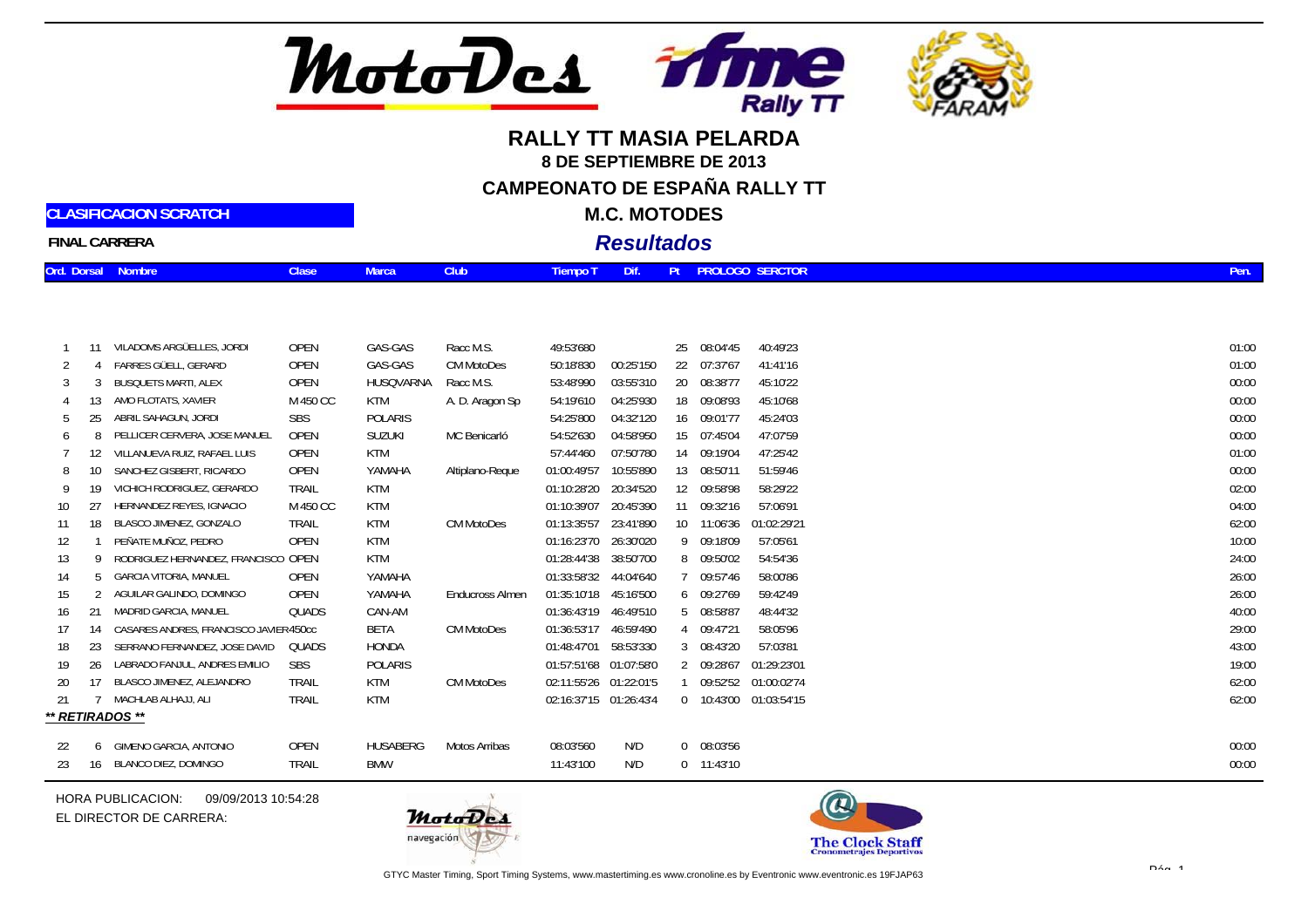

**CAMPEONATO DE ESPAÑA RALLY TT**

 **M.C. MOTODES***Resultados*

|  | <b>FINAL CARRERA</b> |  |
|--|----------------------|--|

**CLASIFICACION SCRATCH**

|    | Ord. Dorsal Nombre                       | <b>Clase</b> | Marca      | Club <sub></sub> | Tiempo T  | Dif. | Pt | <b>PROLOGO SERCTOR</b> | Pen.  |
|----|------------------------------------------|--------------|------------|------------------|-----------|------|----|------------------------|-------|
|    | * ABANDONOS *                            |              |            |                  |           |      |    |                        |       |
|    | ** RETIRADOS **                          |              |            |                  |           |      |    |                        |       |
| 24 | 20 ESPINOSA GARCIA-CONSUEGRA, JOSE QUADS |              | CAN-AM     | Moberss          | 09:51'630 |      |    | 09:51'63               | 00:00 |
|    | MASO BLASCO, JOAN                        | 450cc        | <b>KTM</b> | Mc Sitges        | 09:59'640 |      |    | 09:59'64               | 00:00 |



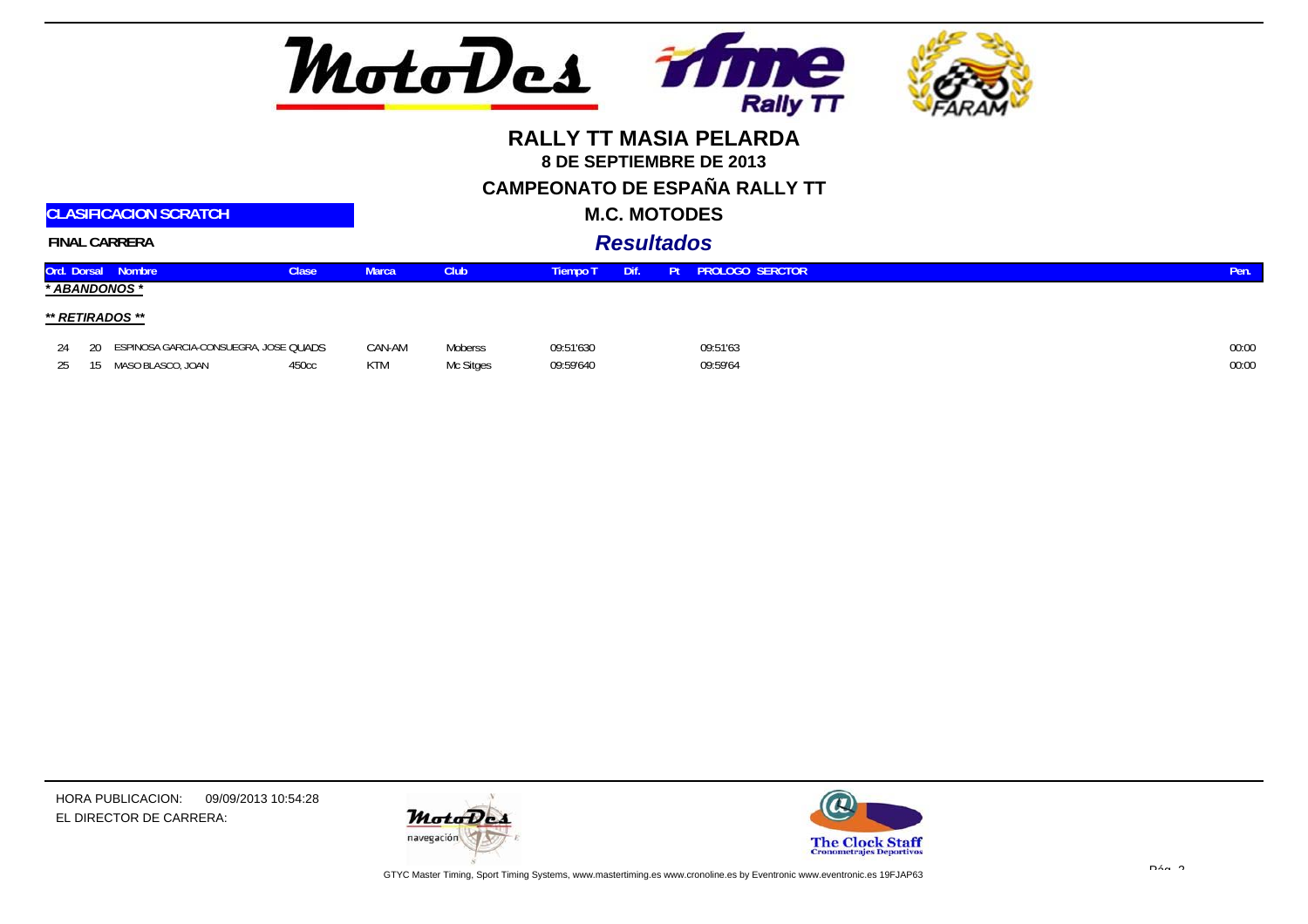

# **RALLY TT MASIA PELARDA8 DE SEPTIEMBRE DE 2013CAMPEONATO DE ESPAÑA RALLY TT**

**M.C. MOTODES**

|  | <b>FINAL CARRERA</b> |
|--|----------------------|
|--|----------------------|

**Ord. Dorsal Nombre Marca Club**

**OPEN**

### *Resultados***Tiempo T Dif. Pt SERCTOR PROLOGO Pen.**

|    | 11  | VILADOMS ARGÜELLES, JORDI      | GAS-GAS       | Racc M.S.         | 49:53'680   |           | 25       | 08:04'45 | 40:49'23 | 01:00 |
|----|-----|--------------------------------|---------------|-------------------|-------------|-----------|----------|----------|----------|-------|
|    |     | FARRES GÜELL, GERARD           | GAS-GAS       | <b>CM MotoDes</b> | 50:18'830   | 00:25'150 | 22       | 07:37'67 | 41:41'16 | 01:00 |
|    |     | BUSQUETS MARTI, ALEX           | HUSQVARNA     | Racc M.S.         | 53:48'990   | 03:55'310 | 20       | 08:38'77 | 45:10'22 | 00:00 |
|    |     | PELLICER CERVERA, JOSE MANUEL  | <b>SUZUKI</b> | MC Benicarló      | 54:52'630   | 04:58'950 | 18       | 07:45'04 | 47:07'59 | 00:00 |
| h  | 12. | VILLANUEVA RUIZ, RAFAEL LUIS   | KTM           |                   | 57:44'460   | 07:50'780 | 16       | 09:19'04 | 47:25'42 | 01:00 |
| 6  | 10- | SANCHEZ GISBERT, RICARDO       | YAMAHA        | Altiplano-Reque   | 01:00:49'57 | 10:55'890 | 15       | 08:50'11 | 51:59'46 | 00:00 |
|    |     | PEÑATE MUÑOZ, PEDRO            | KTM           |                   | 01:16:23'70 | 26:30'020 | 14       | 09:18'09 | 57:05'61 | 10:00 |
| 8  |     | RODRIGUEZ HERNANDEZ, FRANCISCO | KTM           |                   | 01:28:44'38 | 38:50'700 | 13       | 09:50'02 | 54:54'36 | 24:00 |
| 9  |     | GARCIA VITORIA, MANUEL         | YAMAHA        |                   | 01:33:58'32 | 44:04'640 | 12       | 09:57'46 | 58:00'86 | 26:00 |
| 10 |     | AGUILAR GALINDO, DOMINGO       | YAMAHA        | Enducross Almen   | 01:35:10'18 | 45:16'500 | 11       | 09:27'69 | 59:42'49 | 26:00 |
|    |     | ** RETIRADOS **                |               |                   |             |           |          |          |          |       |
| 11 |     | GIMENO GARCIA, ANTONIO         | HUSABERG      | Motos Arribas     | 08:03'560   | N/D       | $\Omega$ | 08:03'56 |          | 00:00 |

HORA PUBLICACION: 09/09/2013 10:46:02EL DIRECTOR DE CARRERA:



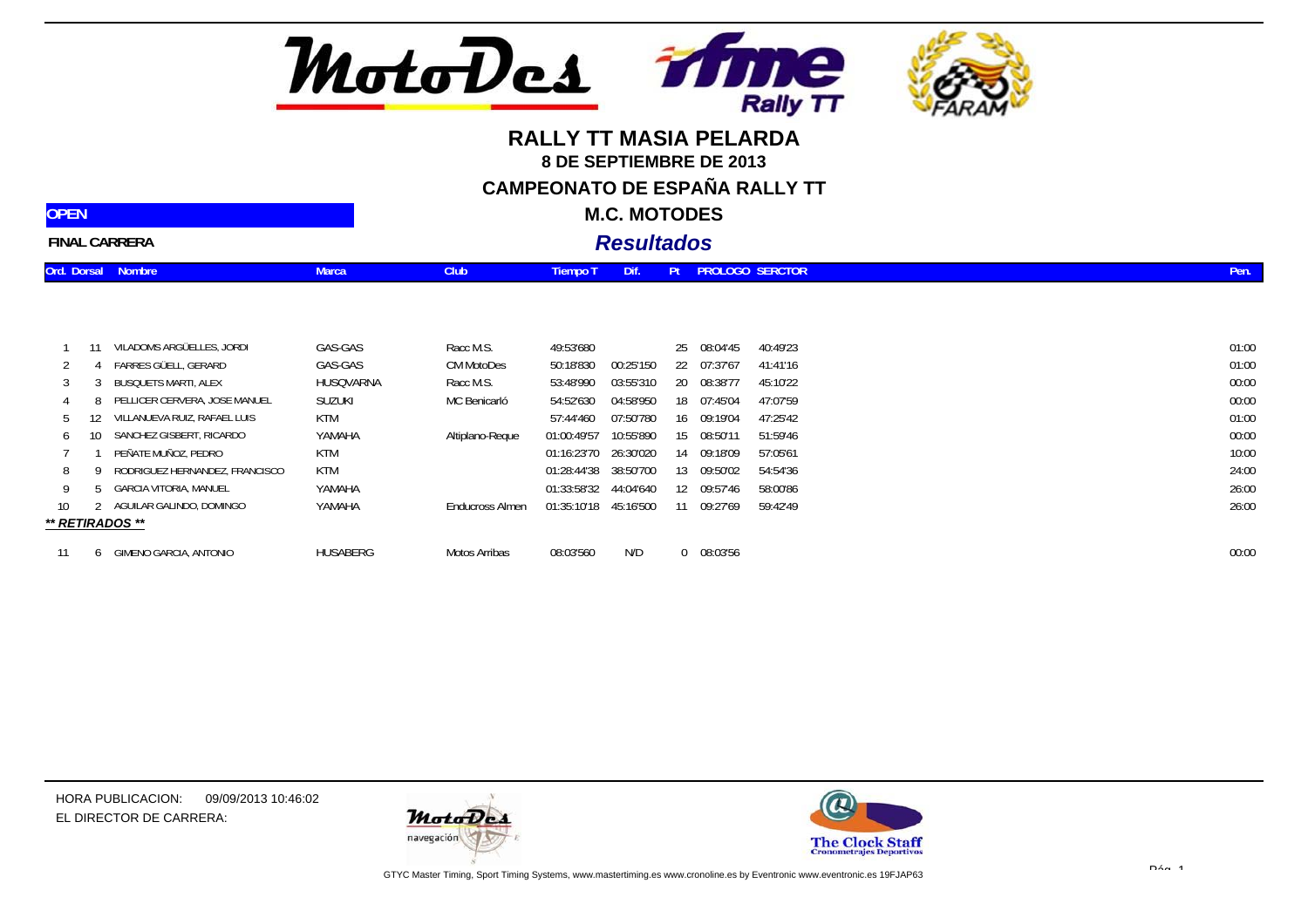

**CAMPEONATO DE ESPAÑA RALLY TT**

| 450 <sub>cc</sub>                                    |              |             |                 | <b>M.C. MOTODES</b> |    |                         |       |
|------------------------------------------------------|--------------|-------------|-----------------|---------------------|----|-------------------------|-------|
| <b>FINAL CARRERA</b>                                 |              |             |                 | <b>Resultados</b>   |    |                         |       |
| Ord. Dorsal Nombre                                   | <b>Marca</b> | <b>Club</b> | <b>Tiempo T</b> | Dif.                | Pt | <b>PROLOGO SERCTOR</b>  | Pen.  |
| 14 CASARES ANDRES, FRANCISCO JAVIER<br>* ABANDONOS * | BETA         | CM MotoDes  | 01:36:53'17     |                     |    | 58:05'96<br>25 09:47'21 | 29:00 |
| ** RETIRADOS **                                      |              |             |                 |                     |    |                         |       |
| MASO BLASCO, JOAN                                    | <b>KTM</b>   | Mc Sitges   | 09:59'640       |                     |    | 09:59'64                | 00:00 |

HORA PUBLICACION: EL DIRECTOR DE CARRERA: 08/09/2013 23:00:20

 $\mathbb{R}^n$  1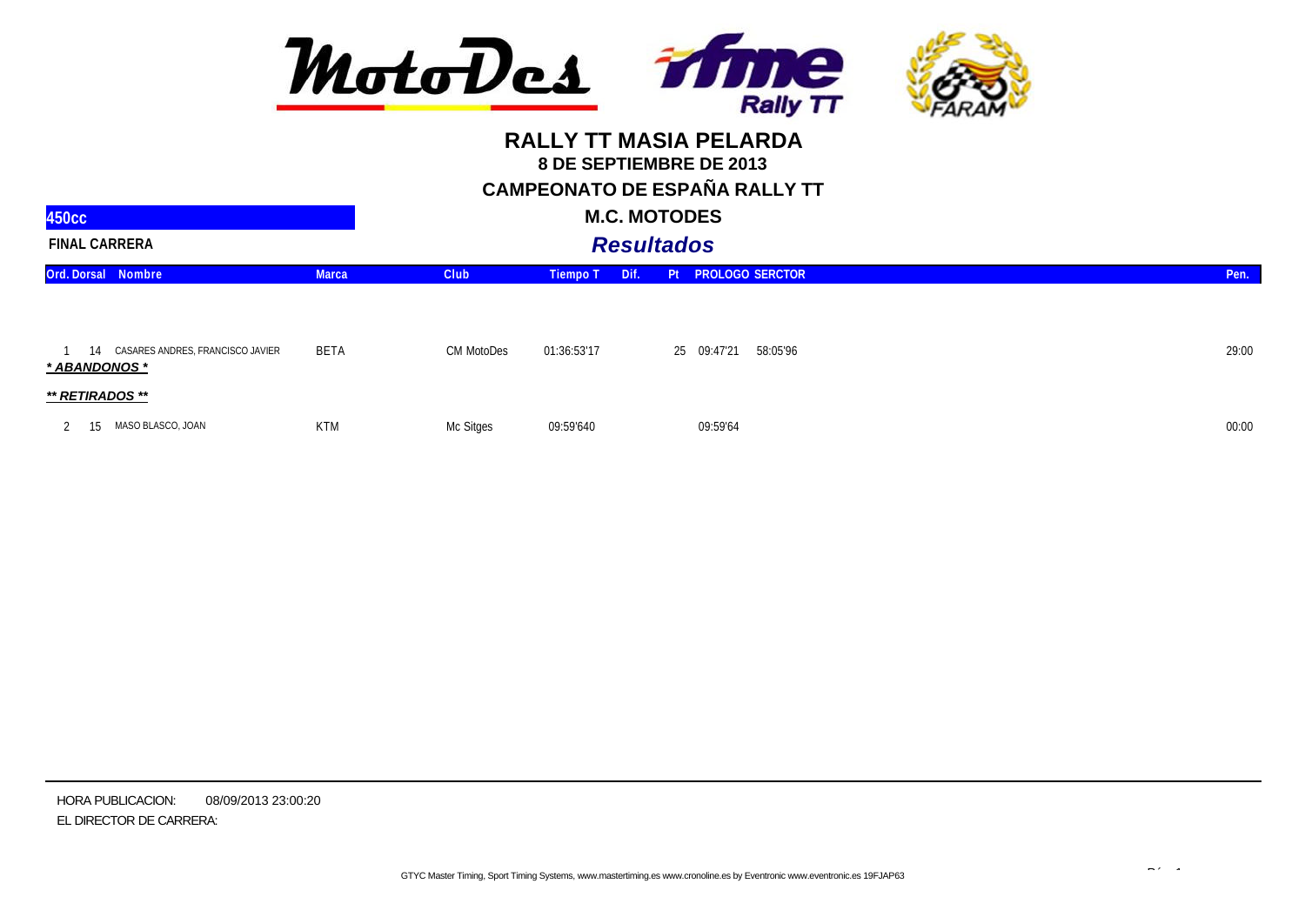

**CAMPEONATO DE ESPAÑA RALLY TT**

|  | <b>M.C. MOTODES</b> |
|--|---------------------|
|--|---------------------|

| <b>M 450 CC</b>      |                           |              |                 |           | <b>M.C. MOTODES</b> |  |                                               |       |
|----------------------|---------------------------|--------------|-----------------|-----------|---------------------|--|-----------------------------------------------|-------|
| <b>FINAL CARRERA</b> |                           |              |                 |           | <b>Resultados</b>   |  |                                               |       |
|                      | <b>Ord. Dorsal Nombre</b> | <b>Marca</b> | <b>Club</b>     | Tiempo T  | Dif.                |  | <b>Pt PROLOGO SERCTOR</b>                     | Pen.  |
|                      |                           |              |                 |           |                     |  |                                               |       |
|                      | 13 AMO FLOTATS, XAVIER    | <b>KTM</b>   | A. D. Aragon Sp | 54:19'610 |                     |  | 25 09:08'93<br>45:10'68                       | 00:00 |
| 21                   | HERNANDEZ REYES, IGNACIO  | <b>KTM</b>   |                 |           |                     |  | 01:10:39'07 16:19'460 22 09:32'16<br>57:06'91 | 04:00 |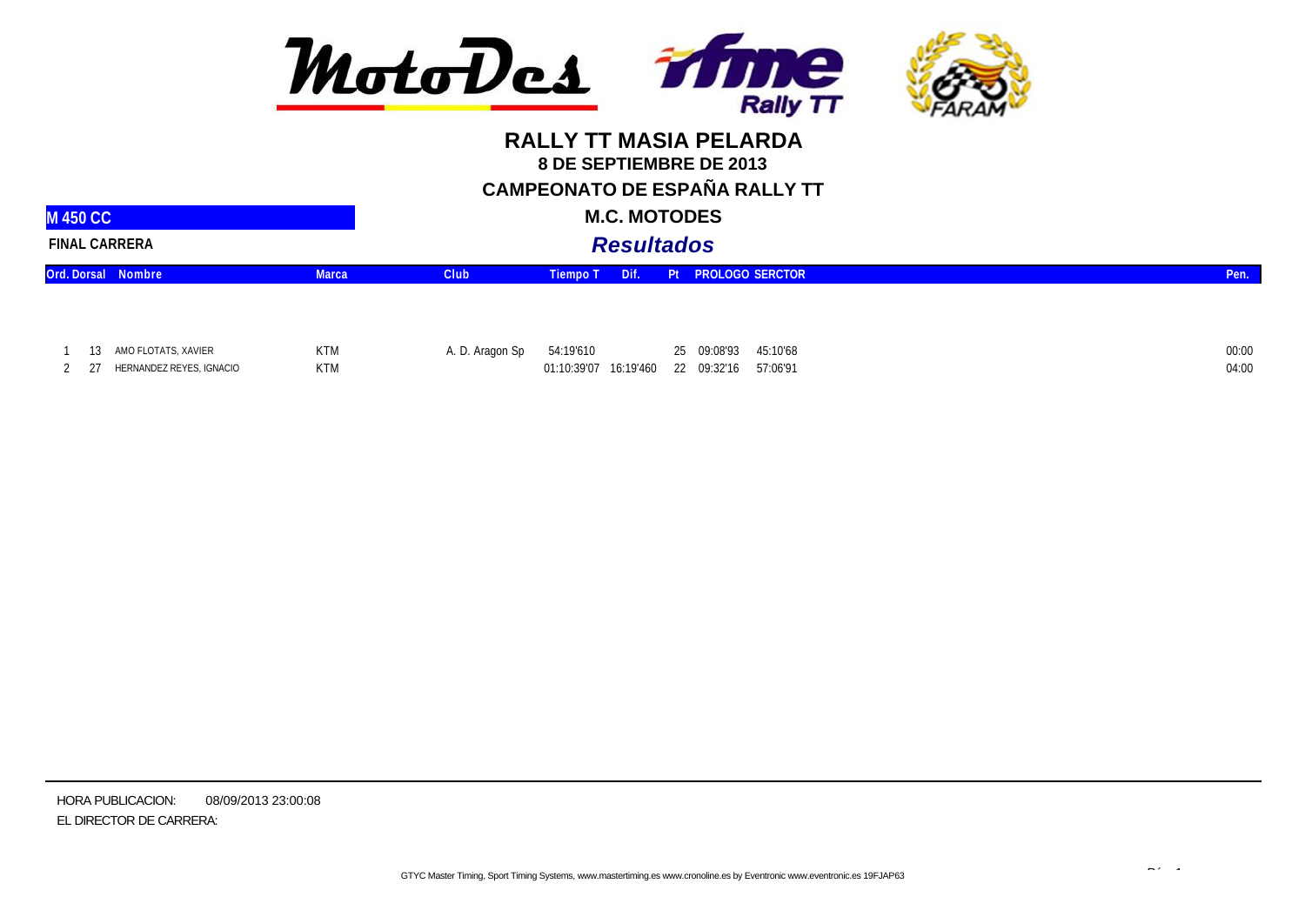

#### **RALLY TT MASIA PELARDA 8 DE SEPTIEMBRE DE 2013 CAMPEONATO DE ESPAÑA RALLY TT**

| <b>TRAIL</b>         |     |                            |              |             | <b>M.C. MOTODES</b>   |                                                |       |
|----------------------|-----|----------------------------|--------------|-------------|-----------------------|------------------------------------------------|-------|
| <b>FINAL CARRERA</b> |     |                            |              |             | <b>Resultados</b>     |                                                |       |
|                      |     | Ord. Dorsal Nombre         | <b>Marca</b> | <b>Club</b> | Dif.<br>Tiempo T      | Pt PROLOGO SERCTOR                             | Pen.  |
|                      |     |                            |              |             |                       |                                                |       |
|                      | 19  | VICHICH RODRIGUEZ, GERARDO | <b>KTM</b>   |             | 01:10:28'20           | 25 09:58'98<br>58:29'22                        | 02:00 |
|                      | 18. | BLASCO JIMENEZ, GONZALO    | <b>KTM</b>   | CM MotoDes  | 01:13:35'57 03:07'370 | 22 11:06'36 01:02:29'21                        | 62:00 |
|                      |     | BLASCO JIMENEZ, ALEJANDRO  | <b>KTM</b>   | CM MotoDes  |                       | 02:11:55'26 01:01:27'0 20 09:52'52 01:00:02'74 | 62:00 |
|                      |     | MACHLAB ALHAJJ, ALI        | <b>KTM</b>   |             |                       | 02:16:37'15 01:06:08'9 18 10:42'99 01:03:54'15 | 62:00 |
|                      |     | ** RETIRADOS **            |              |             |                       |                                                |       |
|                      | 16. | BLANCO DIEZ, DOMINGO       | <b>BMW</b>   |             | N/D<br>11:43'100      | $0$ 11:43'10                                   | 00:00 |

HORA PUBLICACION: EL DIRECTOR DE CARRERA: 08/09/2013 22:59:58





 $\mathbb{R}^n$  1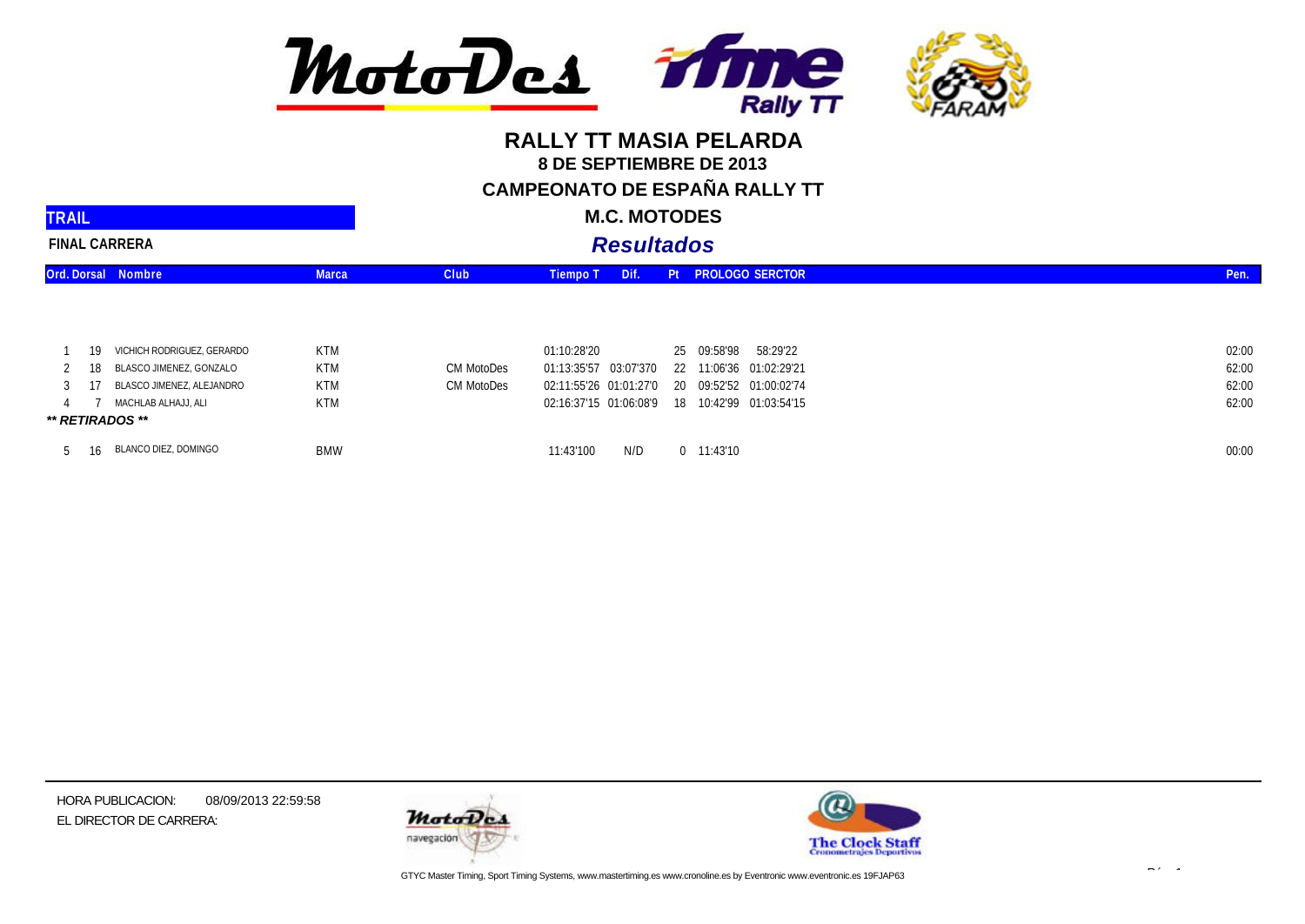

**CAMPEONATO DE ESPAÑA RALLY TT**

| <b>QUADS</b>             |                                                        |                 |             | <b>M.C. MOTODES</b>                     |    |                            |                        |                |
|--------------------------|--------------------------------------------------------|-----------------|-------------|-----------------------------------------|----|----------------------------|------------------------|----------------|
|                          | <b>FINAL CARRERA</b>                                   |                 |             | <b>Resultados</b>                       |    |                            |                        |                |
|                          | Ord. Dorsal Nombre                                     | <b>Marca</b>    | <b>Club</b> | <b>Tiempo T</b><br>Dif.                 | Pt |                            | <b>PROLOGO SERCTOR</b> | Pen.           |
|                          |                                                        |                 |             |                                         |    |                            |                        |                |
| 2<br>23<br>* ABANDONOS * | MADRID GARCIA, MANUEL<br>SERRANO FERNANDEZ, JOSE DAVID | CAN-AM<br>HONDA |             | 01:36:43'19<br>12:03'820<br>01:48:47'01 |    | 25 08:58'87<br>22 08:43'20 | 48:44'32<br>57:03'81   | 40:00<br>43:00 |
| ** RETIRADOS **          |                                                        |                 |             |                                         |    |                            |                        |                |
| 3.                       | ESPINOSA GARCIA-CONSUEGRA, JOSE                        | CAN-AM          | Moberss     | 09:51'630                               |    | 09:51'63                   |                        | 00:00          |

HORA PUBLICACION: EL DIRECTOR DE CARRERA: 08/09/2013 23:00:41





 $\mathbb{R}^n$  1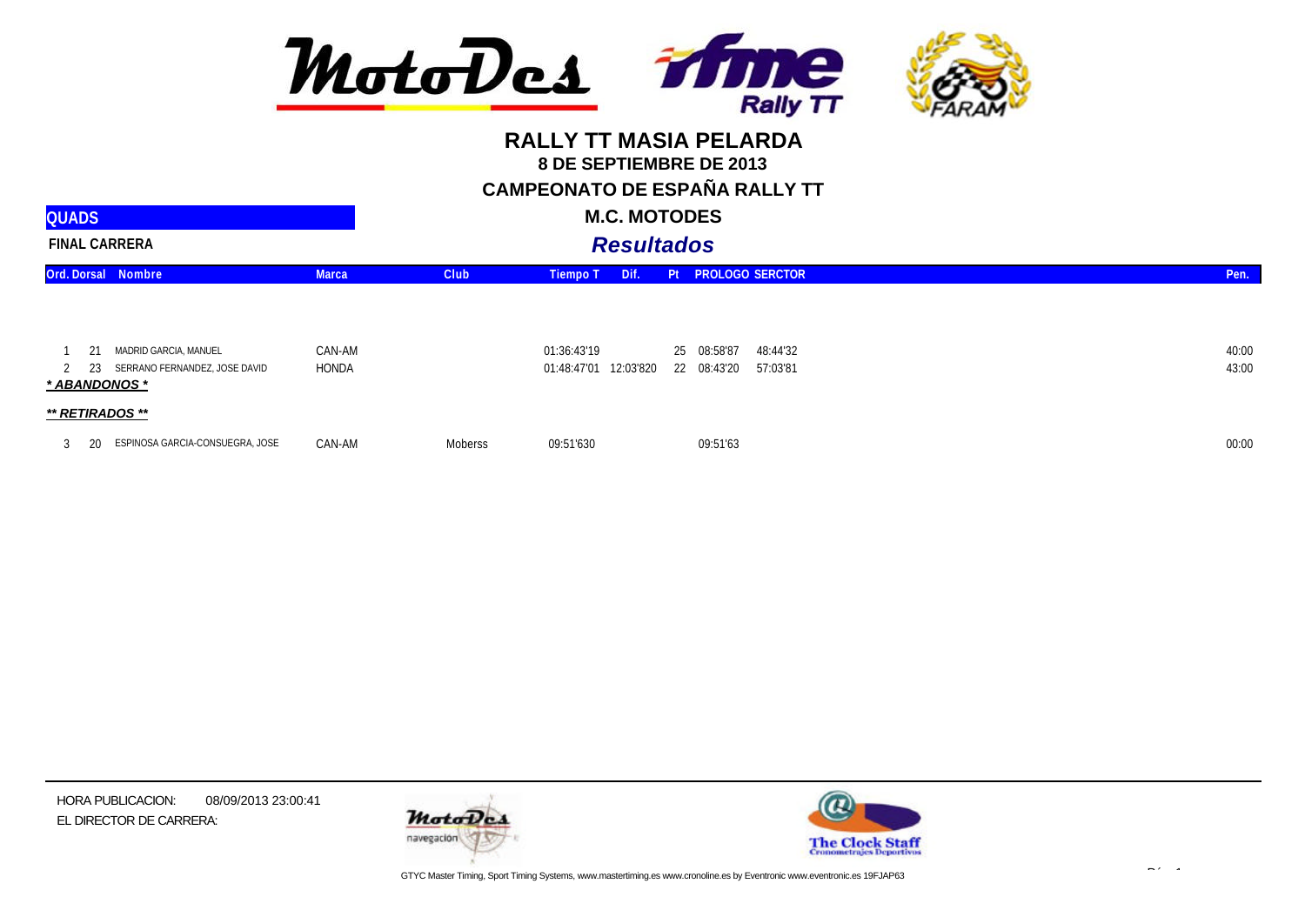

**CAMPEONATO DE ESPAÑA RALLY TT**

| <b>M.C. MOTODES</b> |  |
|---------------------|--|
|---------------------|--|

| <b>COPA ESPAÑA QUADS</b>                                   |              |                 | <b>M.C. MOTODES</b> |                   |             |                        |       |
|------------------------------------------------------------|--------------|-----------------|---------------------|-------------------|-------------|------------------------|-------|
| <b>FINAL CARRERA</b>                                       |              |                 |                     | <b>Resultados</b> |             |                        |       |
| Ord. Dorsal Nombre                                         | <b>Marca</b> | <b>Club</b>     | <b>Tiempo T</b>     | Dif.              | Pt          | <b>PROLOGO SERCTOR</b> | Pen.  |
| MOGNI, FEDERICO GUILLERMO<br>22<br>*** DESCLASIFICADOS *** | SUZUKI       | Valencia-Dakar  | 01:02:30'99         |                   | 25 09:28'47 | 53:02'52               | 01:00 |
| VINGUT RIG ()                                              | <b>KTM</b>   | Mc. Formentera- | 38:57'020           |                   | 08:36'25    | 22:20'77               | 08:00 |

HORA PUBLICACION: EL DIRECTOR DE CARRERA: 08/09/2013 22:57:47





 $\mathbb{R}^n$  1